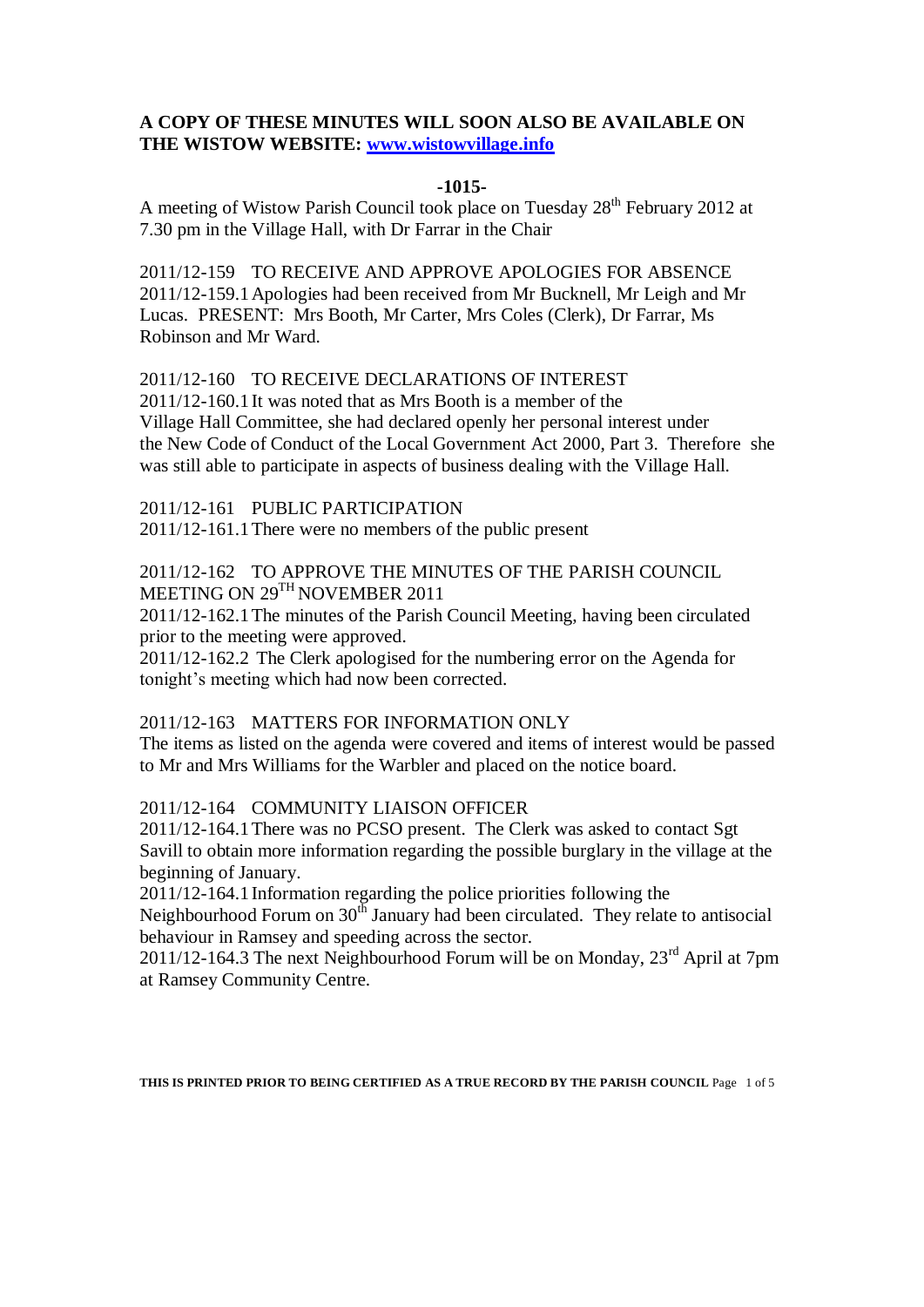#### -1016-

### 2011/12-165 RECEIVES REPORTS FROM COUNTY AND DISTRICT **COUNCILLORS**

2011/12-165.1 Mr Ward reported the following: He had attended a presentation on police inspectors and their role and commented that they are spreading themselves thin by handing over the running of the police stations to a local sergeant. At the District Council meeting is was resolved to put up council tax by 8p per week,

3.5%. Every £1 brings in £60,000; the resulting £4 on a band D property will raise approx £0.25m which will be used to help the disabled and elderly and to invest in town centres. Alconbury Enterprise Zone has been passed and will be started. A new planning system is being operated in line with localism. CCTV is being kept. There has been a pay structure review in line with the Hutton report which states that the highest paid should not earn more than 20 x the lowest paid. At HDC the highest paid are 11x lowest and 5.5 x middle salary. Under the review the highest would be 15 x lowest, i.e. lowest paid receive £12,441, middle £24,000 and highest £134,000 (only 2)

2011/12-166 FINANCE

a) to approve the financial statement

2011/12-166.1As this had been circulated to Councillors present

prior to the meeting, and there were no further comments, it was unanimously confirmed as a true record.

b) to approve payments of outstanding amounts

2011/12-166.2 The payments listed were formally approved and the cheques duly signed with the exception of payment to G D Armitage. It was agreed that the Clerk would issue a cheque once the PCC had confirmed that they were satisfied with the work and the clock was in full working order.

| £204.92                                                               |
|-----------------------------------------------------------------------|
| £151.85                                                               |
| £ 16.20                                                               |
| These three items make up the cheque for the quarterly salary payment |
| £ 44.00                                                               |
| £1320.00                                                              |
|                                                                       |

c) to review cash flow and resolve anticipated issues

d) confirmation of the band D precept cost had been received

### 2011/12-167 CORRESPONDENCE

Correspondence as per the agenda was discussed and the following noted 2011/12-167.3 As Mr Williams had volunteered to be the Highway Warden and he had now resigned from the Parish Council, it was agreed not to appoint a Warden. 2011/12-167.4 Mrs Cracknell's email regarding the tree had been followed up and replied to.

2011/12-167.5 On the subject of Community Hubs, there is the possibility of combining the library and the post office in Warboys.

**THIS IS PRINTED PRIOR TO BEING CERTIFIED AS A TRUE RECORD BY THE PARISH COUNCIL** Page 2 of 5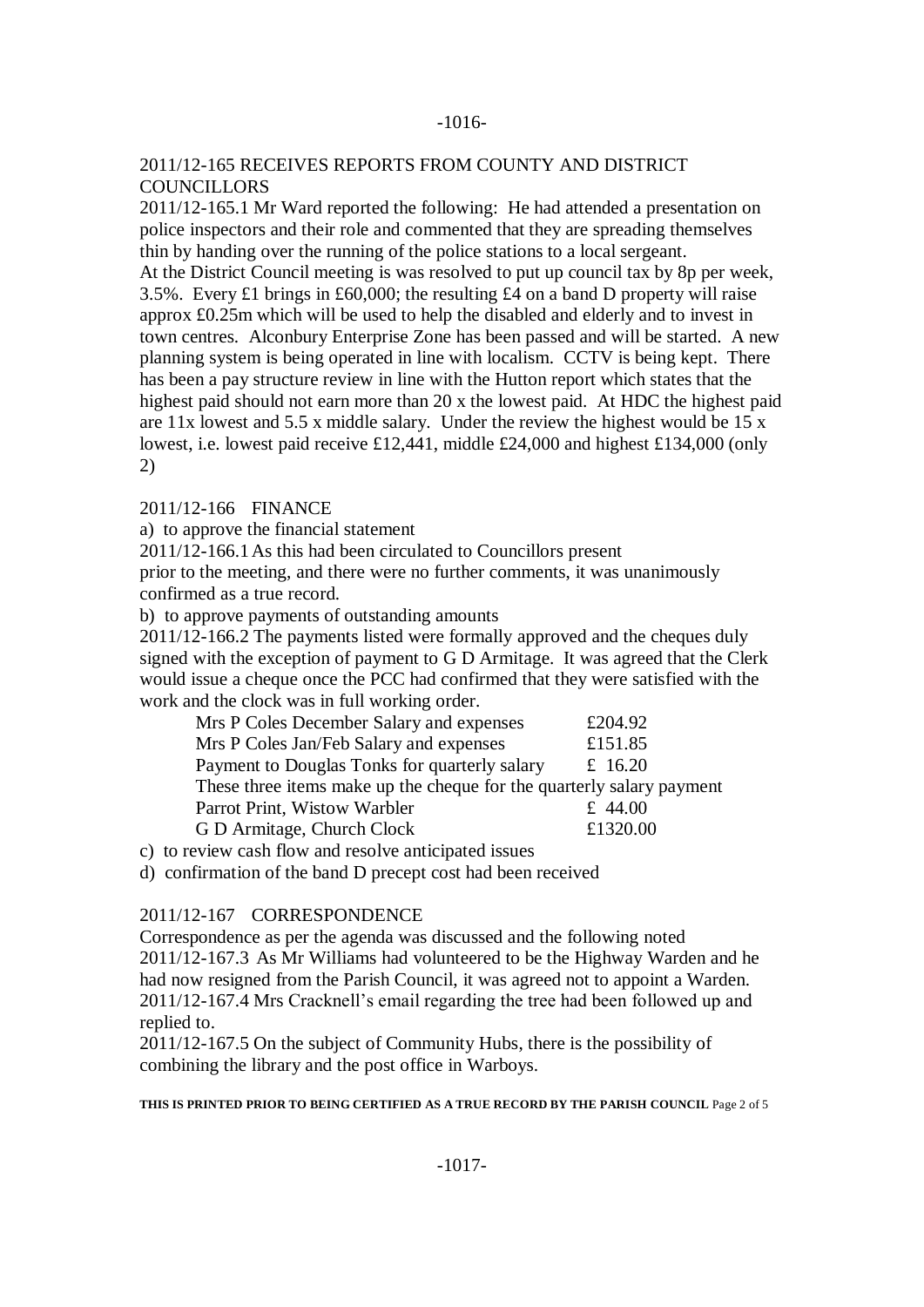2011/12.167.6 Mrs Hades email regarding dog fouling was discussed and it was agreed to raise the profile of the problem and Mr Carter had some signs he would put round and an article put into the Warbler. It is recognised as a problem but hard to resolve.

2011/12-167.9It was agreed not to join the Fields in Trust.

- 2011/12-168 TO CONSIDER ANY PLANNING APPLICATIONS RECEIVED
- 2011/12-168.11200165FUL Alterations to existing roof (including raising height) and elevations to rear and side of dwelling, Sunny View, Wistow Toll, Wistow, approval recommended.
- 2011/12-168.2Tree Application 1200005TREE, Crown thin one ash tree at Vine House, Church Street, has been received for comment but the deadline had passed.
- $2011/12-168.3$  Following our brief meeting on  $20<sup>th</sup>$  December, 1101954 FULL, Mill Farm House, Mill Road was recommended for approval subject to conforming to PPS1, ENV7, and ENV25.
- $2011/12-168.4$  Development Control meeting regarding Warboys Landfill Site on  $15<sup>th</sup>$ February 2012
- 2011/12-168.512200166FUL Erection of new steel framed grain store, High Holborn Farm, Upwood Road, Great Raveley, approval recommended.

2011/12-169 TO DISCUSS PLAYGROUND SAFETY REPORT

2011/12-169.1Mr Carter volunteered to prioritise comments and report back to next meeting. Ms Robinson would assist.

2011/12-170 HUNTS LOCALISM FORUM, TUESDAY, 17TH JANUARY 2012 2011/12-170.1 Mr Carter, Ms Robinson and the Clerk had attended and felt that it was important to be involved with this from the start, they had volunteered Wistow PC to be on the team that sets up the Town and Parish Charter, which is a statement of intent to cooperate and sets out the rules. The message that was received was that more and more would be passed out to Parish level and that Councils will have to become more professional, provide Councillors with the tools to make the right decisions by offering training where necessary and be prepared to consult with residents on matters that affect the community. Methods of communication were discussed, e.g. email newsletter, the Warbler, through village functions, door knocking and via the website. It was agreed that the Parish Council needs a project and this could be identified through the Parish Plan review. Mr Carter would act as our representative on the Charter team with back up from Ms Robinson and then the Clerk should he be unable to attend.

2011/12-171 CPALC AGM, SATURDAY 3<sup>RD</sup> DECEMBER 2011 2011/12-171-1 Mr Carter had attended and reported that it was very professionally run with a speaker on Localism.

**THIS IS PRINTED PRIOR TO BEING CERTIFIED AS A TRUE RECORD BY THE PARISH COUNCIL** Page 3 of 5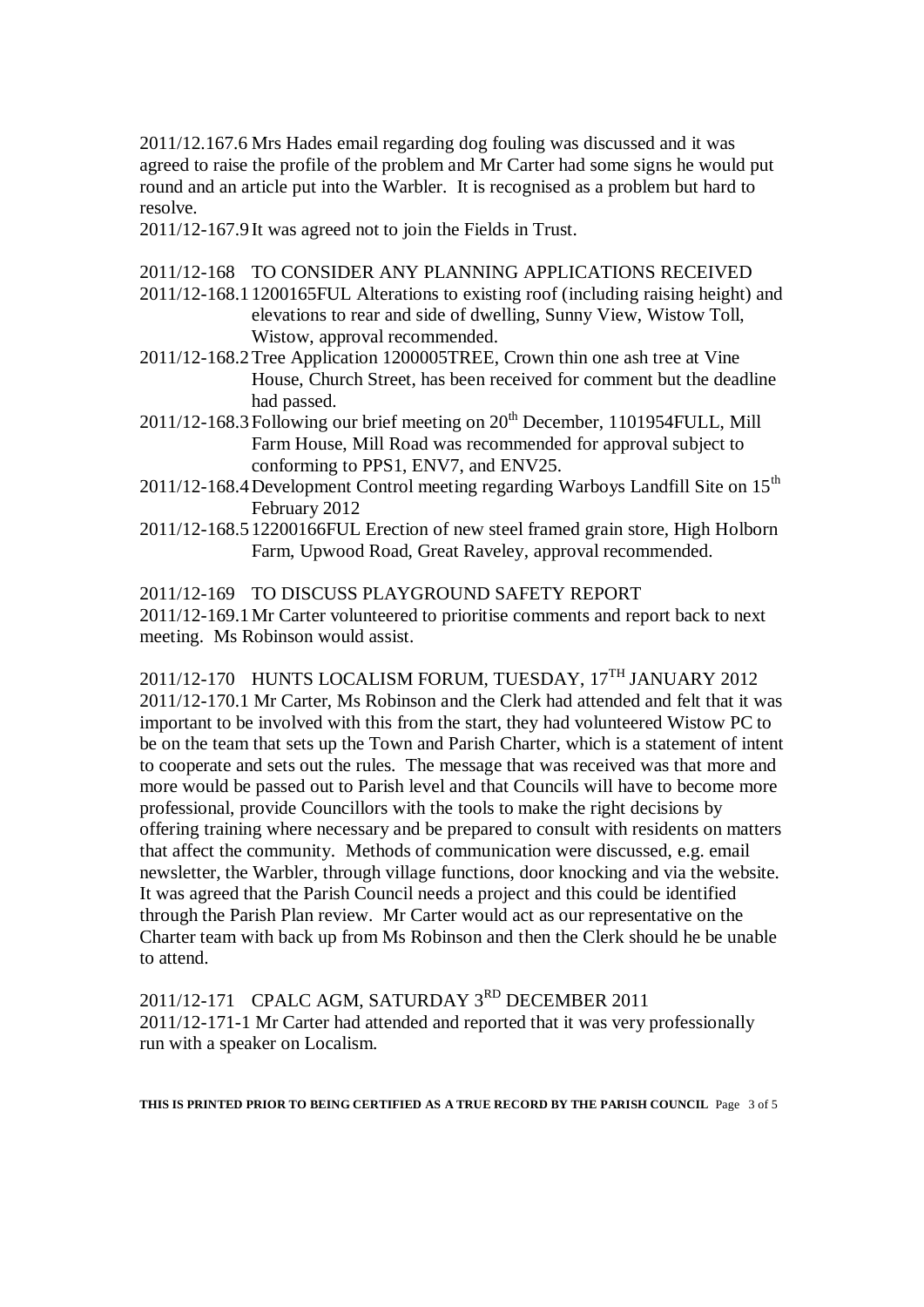## 2011/12-172 FASTER BROADBAND

2011/12-172.1This project undertaken by Cambs County Council is moving forward but still in consultation.

### 2011/12-173 PLAYGROUND LEASE

2011/12-173.1 The Lease is now registered to the County Council and our status as a QEII Field in Trust has been confirmed.

# 2011/12-174 PARISH COUNCIL VACANCY

2011/12-174.1As a result of Mr Williams' resignation there is a casual vacancy on the Parish Council. The relevant paperwork and notification has been completed and we are now free to co-opt a new Councillor. Only one application has been received from Mr Gordon MacInnes who was co-opted subject to providing the necessary paperwork.

2011/12-174.2Dr Farrar wished to minute a vote of thanks to Mr Williams who has made a huge contribution to recent projects in the village and has always been an approachable member of the Council.

## 2011/12-175 JUBILEE CELEBRATIONS

2011/12-175.1 It was agreed that a 'picnic in the park' would take place on Monday, 4<sup>th</sup> July from 3pm. Prizes would be given for the best child and adult in fancy dress with a royal theme and there would be a competition for best dressed home. The Clerk was waiting to hear from the PCC regarding a beacon on the Church Tower and was authorised to place an order should it be possible to proceed. The cost of the Beacon would be £299 plus VAT and p&p.

### 2011/12-176 HUNTINGDONSHIRE FLOOR FORUM

2011/12-176.1The meeting would clash with our next meeting, Mr Bucknell would normally attend.

# 2011/12-177 PARISH PLAN ACTION PLAN WORKING PARTIES FEEDBACK AND UPDATE

a) Traffic and road issues – Mr Bucknell/Mr Carter/Ms Robinson.

Hedges at Wistow Toll had been confirmed to be the responsibility of Highways and they will be dealing with them.

b) Litter – Ms Robinson/Mrs Booth – there had been no prosecution as a result of the flytipping at the Kings Ripton end of the village. There had been two incidents of flytipping on Hill Road and Raveley Road, both cleared.

c) Countryside – Mr Carter/Dr Farrar Mr Carter had returned the necessary forms

to P3 and will sign up for next year. Footpath 1 to Broughton had been improved.

- d) Village Hall Mrs Booth
- A copy of the last minutes had been received.

e) Maintenance Issues – Clerk

Village sign, quotes would be obtained to repair without the overhang.

Mr Burton had quoted to install the new benches in the playground £155, this was agreed but their positioning would be confirmed before he is instructed.

**THIS IS PRINTED PRIOR TO BEING CERTIFIED AS A TRUE RECORD BY THE PARISH COUNCIL** Page 4 of 5